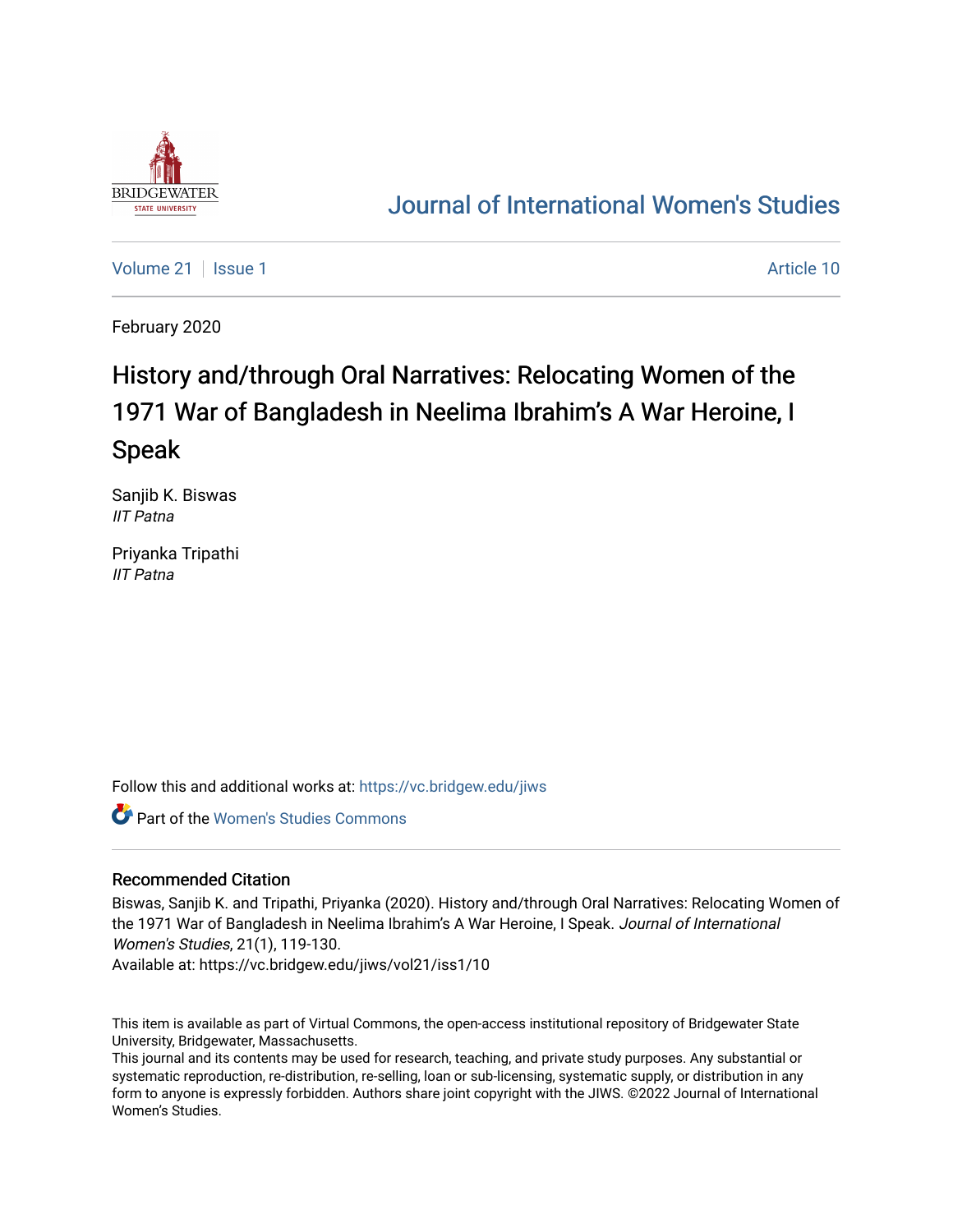#### Biswas and Tripathi: Relocating Women of the 1971 War of Bangladesh

This journal and its contents may be used for research, teaching and private study purposes. Any substantial or systematic reproduction, re-distribution, re-selling, loan or sub-licensing, systematic supply or distribution in any form to anyone is expressly forbidden. ©2020 Journal of International Women's Studies.

### **History and/through Oral Narratives: Relocating Women of the 1971 War of Bangladesh in Neelima Ibrahim's** *A War Heroine, I Speak*

By Sanjib Kr Biswas<sup>[1](#page-1-0)</sup> and Priyanka Tripathi<sup>[2](#page-1-1)</sup>

#### **Abstract**

In the postmodern era, one of the primary objectives of oral narratives is to tell the untold stories of history. Amidst the allegations that historical representation of war narratives often tends to be gendered and biased, these oral narratives of women offer not only a fresh perspective to the wars like the 1971 war of Bangladesh, Sri Lankan Civil War (1983 – 2009) and Kashmir Insurgency (1989 – Present), but also become their own version of pain, suffering, prejudice, and plight. In that sense, they become the voice of the voiceless, giving the victims a chance to assert themselves, despite their subaltern position. They also converge as tools to reinvestigate or rather question the 'representation' of war history and the politics of submerging women in traditional documented historiography. In the context of the 1971 war of Bangladesh, Neelima Ibrahim's *Aami Birangana Balchi* (first published in Bengali in 1994, translated in English as *A War Heroine, I Speak* by Fayeza Hasanat in 2017), was the first narrative of its own kind that addressed victimization and survival of the *Biranganas* or literal brave heroines of the 1971 war. Ibrahim, being an active member of the humanitarian group 'Bangladesh Women's Rehabilitation and Welfare Foundation' was a close observer of their struggle and thus, she recorded their narratives and published it. In a theoretical framework, where oral narratives play a seminal role in this sort of representations, this paper will broadly discuss Neelima Ibrahim's narratives of *Biranganas* of the 1971 war of Bangladesh.

*Keywords:* oral narratives; war narratives; *Biranganas;* 1971 war; gendered violence, Bangladesh, civil war

<span id="page-1-0"></span><sup>1</sup> Sanjib Kr Biswas is a Research Scholar in the Department of Humanities and Social Sciences, IIT Patna, India. He received State level prizes for composition. He has published research articles with referred journals like *Asiatic: IIUM Journal of English Language and Literature*, *Language in India* etc. For his PhD dissertation he is tentatively working on the title, "Women and/in the 1971 War of Bangladesh: Representation in Feminist Narratives". He can be reached at his email: sanjib.phs16@iitp.ac.in and ORCID: https://orcid.org/0000-0002-9351-489X.<br><sup>2</sup> Dr. Priyanka Tripathi is an Assistant Professor of English, Department of Humanities and Social Sciences, IIT

<span id="page-1-1"></span>Patna. She has published with *Indian Literature* (Sahitya Akademi), *Literature & History* (Sage), *Asiatic: IIUM Journal of English Language and Literature, Rupkatha Journal on Interdisciplinary Studies in Humanities*, *IUP Journal of English Studies*, *Atlantic Literary Review*, *The Commonwealth Review* etc. She works in the area of Indian Writing in English, Gender and Sexuality Studies and Literary Censorship. She can be reached at her email: [priyankatripathi@iitp.ac.in](mailto:priyankatripathi@iitp.ac.in) and ORCID: [https://orcid.org/0000-0002-9522-3391.](https://orcid.org/0000-0002-9522-3391)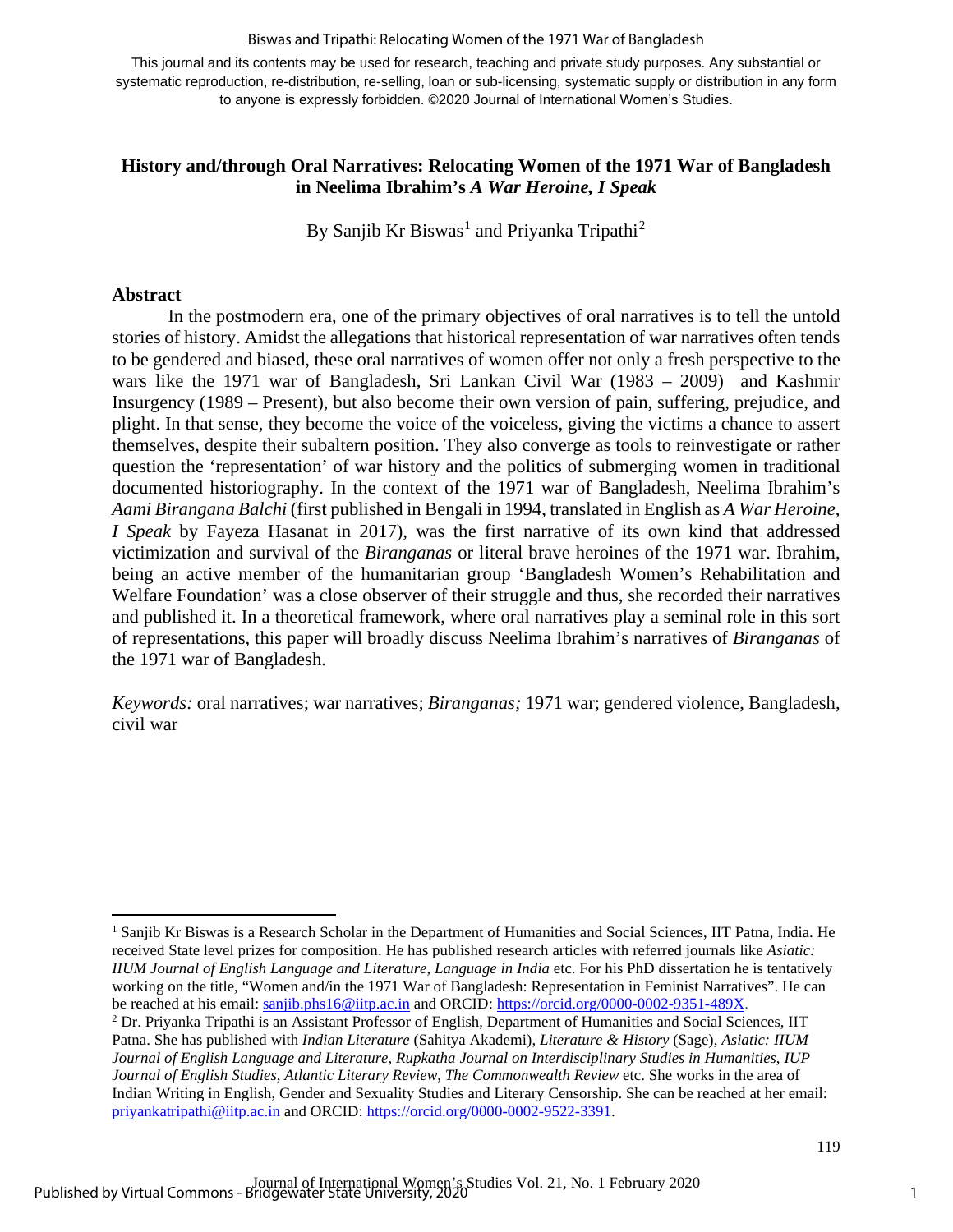#### **Introduction**

"I would love to see the day when a young man or woman of this generation will come to greet me as a brave warrior, the bearer of their national flag, and the protector of their motherland. I would love to see a smile of recognition on their faces. I know it is an impossible dream because I know that my contribution to the war and my existence as a war heroine is hidden from their knowledge. I know for sure that history has made it impossible for them to know of my existence."

(Rina's Story" in *A War Heroine, I Speak*, 2017)

Literary narratives throughout the world are replete with instances wherein poets and novelists have taken their resources from oral narratives in the forms of love song, lore, and memory to compose literary texts (Chamberlain and Thompson, 1998, p. xiv). In the war-afflicted world of twentieth and twenty-first centuries, oral narratives narrate the untold stories of the victims of wars often challenging the otherwise biased historical narratives of a state. Historical narratives, therefore, become an important site of gendered representation and history as a discipline has thoroughly remained to be a male's domain (Woolf, 1929, pp. 37-38). It has conveniently overlooked women's participation and their victimization in wars (Cook, 2006, p. xxvii). From this perspective, the Liberation War of Bangladesh in 1971 is one of the cruellest wars in world history. Ethnic as well as sectarian violence in the east wing of Pakistan by the Pakistani military caused vandalism of civilization, the death of 300,000 people and rape of 200,000 – 400,000 women (Linton, 2010b, p. 194). History of the Liberation War of Bangladesh is preoccupied with the heroism of *Muktibahini[3](#page-2-0)* but the narratives of raped women and women fighters are largely ignored in the state-sponsored historiographies of Bangladesh (Hossain, 2012). Even the record of the International Criminal Tribunal, which was set up in 1993 to seek international justice for the victims, is often mute about these women victims (Linton, 2010a, p. 187). In the post-war period, Sheikh Mujibur Rahman (1920 - 1975), the then Prime Minister of Bangladesh, honored the raped victims of Bangladesh as *Biranganas[4](#page-2-1)* to acknowledge their contribution in the freedom struggle (Murshed, 2015, p. 120). However, this recognition did not help them while facing social prejudices, hatred, and ignorance from their own countrymen (Mamoon, 2017, p. 15). As an initiative taken by Sheikh Mujibur Rahman, *Biranganas* were trained and made fit for jobs depending on their aptitude and qualification in the Bangladesh Women's Rehabilitation Board<sup>[5](#page-2-2)</sup>. Bangladesh went through political turmoil even after the war ended and it reached its worst point in 1975 when Sheikh Mujibur Rahman and his family were assassinated.

However, it is to the sustained and relentless efforts of Neelima Ibrahim, a literary scholar, Professor of Dhaka University and a social worker, who endeavored to record the narratives of rape victims whom she had visited during the rape victims' rehabilitation process in 1972. When she met the rape victims and stretched her hands to support and empower them, these victims

<span id="page-2-0"></span><sup>&</sup>lt;sup>3</sup> *Muktibahini* refers to the Bangladeshi freedom fighters who were collaborated by the Indian Army to liberate their nation from Pakistan.

<span id="page-2-2"></span><span id="page-2-1"></span><sup>&</sup>lt;sup>4</sup> *Biranganas* refer to the literally brave heroines of the war.<br><sup>5</sup> Bangladesh Women's Rehabilitation Board was set up in Dhaka, Bangladesh in 1972 to aid the rape victims of the war with training, education, job, and shelter. It was also aimed at saving them from social outrage in a society where rape is considered as taboo.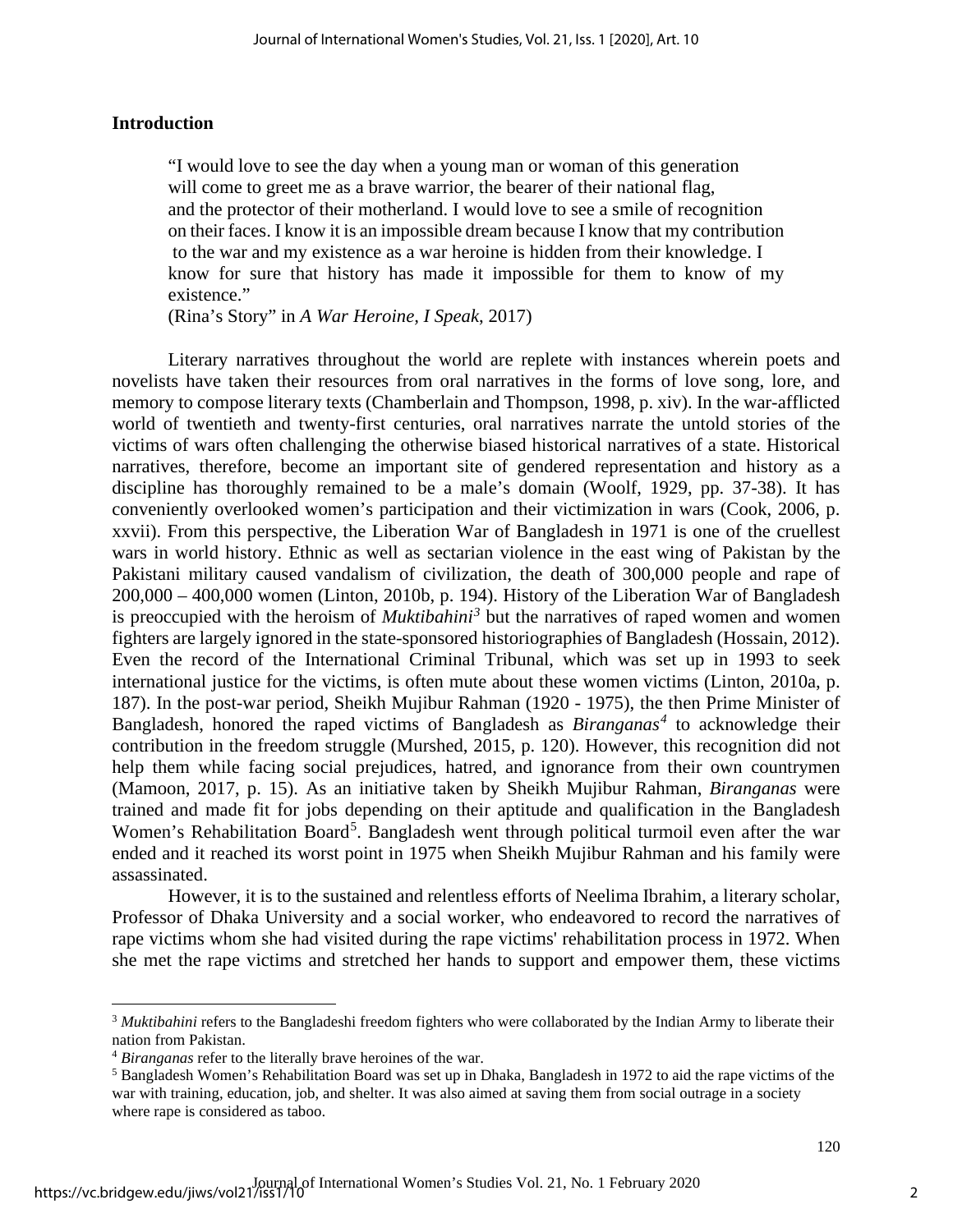shared their tales of suffering and prejudices to her. Ibrahim approximately recorded narratives of thirty-forty rape victims, and she sorted seven out of them to compile it as her book *Aami Birangana Balchi* (first published in Bengali in 1992). Building its framework upon human subject research and contemporary Human Rights discourse, this research paper attempts to reconstruct the traditional historiography of the 1971 War of Bangladesh from feminist point of view. In its effort to relocate the position of women in this war, this research paper illustrates upon various war narratives pertaining to women with a broad focus on the English translation of Ibrahim's book, *A War Heroine, I Speak* (translated by Fayeza Hasanat and published in 2017).

#### **Oral Narratives as the Tales of Humanity**

In the socio-political context of our times, one can declare, "Human Rights campaigns also require that stories - especially of Rights being denied - be told" (Nayar, 2016, p. xi). Life writing in the form of an interview (with appropriate interventions of criticism and theory) emerges to be the most suitable example of proceeding further when human rights and humanity become the subjects of research (Smith, 2011, p. 10). Our lives, education, upbringing, and idealism all are contingent upon the narratives around us for "[w]e are born into webs of narrative: micronarratives of familial life and macro narratives of collective identity, codes of established narratives that define our capacities to weave individual life stories" (Whitlock, 2007, p. 11). These narratives are inseparable from history as the former owes its root to the later (Bruggemeier, 1986, p. 5).

Jean-Marie Schaeffer simply defines the tradition of oral history as "[w]ho says what in which channel to whom with what effect?" (qt. Portelli, 1998, p. 25). Oral history, in the form of an interview, can give a vital narrative concern because, through this way, the democratization of literature is possible. It can immensely help to reconstruct the Human Rights Discourse of a Nation because, "the individual's memories in HR texts become a subset of the national narrative with its sub-narratives of atonement, forgiveness, justice, truth, and reconciliation" (Nayar, 2016, p. 128). War narratives by civilians are popular forms of oral narratives, "[s]ince the era of air-raids, civilians have their war tales" (Portelli, 1998, p. 27). However, the narratives of war by men and women are different in their content and approach. Men's stories are preoccupied with the heroism in the battlefield, and the diplomatic missions whereas women's narratives are marked by the issues related to health and hospital (Portelli, 1998, p. 27). One of the reasons that can be cited for such a difference is the compartmentalised lifestyles of women during wartime. The recent narratives are unearthing the facts that women had also participated as active fighters in many wars in history. Though history politically bypasses such contribution of women, women had emerged to be active soldiers in significant armed conflicts like World War II, in which Soviet women participated in large scale (Cook, 2006, p. 543).

#### **Narratives of** *Biranganas*

*Biranganas* or brave heroines emerged to be rebellious women in the popular culture of Bangladesh since the Liberation War of 1971, but their title could hardly bring them the honor they deserve. They sacrificed as much as their male counterparts but unlike the men, their voice is silenced, and they are marginalized. The post-independent historiography of Bangladesh has scarcely dealt with the real suffering of *Biranganas* (Mookherjee, 2015, p. 14). After the end of the 1971 Liberation War of Bangladesh, many *Biranganas* fled with their Pakistani perpetrators to escape the shame of being unwanted in the country for which they cherished their dream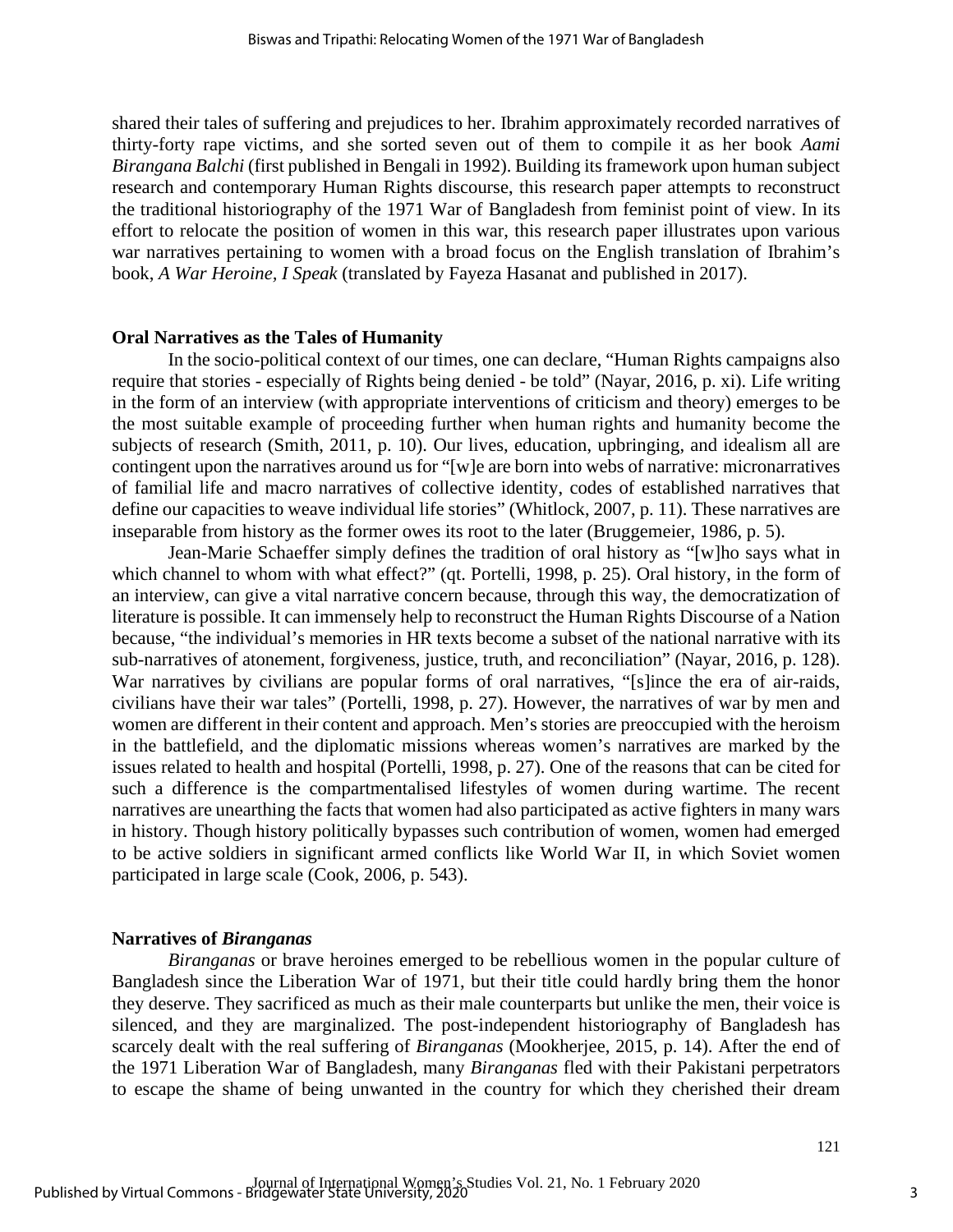(Ibrahim, 2017, p. 38). Even when the brutality of war ceased in the country, brutality on *Biranganas* continued. A number of families in Bangladesh killed their abducted daughters to get rid of the shame of society, and few of them excommunicated the rape victims (D'Costa, 2013, p. 195). The exact number of *Biranganas*, their role in the historical war and their plight in postcolonial Bangladesh have remained controversial issues of discussion for almost half a century of years. It took more than two decades to come up with the oral narratives of real *Biranganas* because the socio-political condition of Bangladesh was not favorable enough to accommodate their heroic deeds; they rather referred them as *khota*<sup>[6](#page-4-0)</sup> (Mookherjee, 2006, pp. 434 - 35). Neelima Ibrahim's *Aami Birangana Balchi* (*A War Heroine, I Speak*) was the beginning of a genre that revolutionised not only the genre of storytelling but also a feminist way of revisiting history. After her publication, few other South Asian authors and scholars have also worked on the narratives of *Biranganas*; it is estimated that 200 – 300 narratives have already been recorded (Mamoon, 2017, p. 15).

However, these narratives have faced their own share of criticism. Not only was their authenticity challenged but critics went ahead questioning the role of the academics, historians, interviewers, and editors in the documentation of these narratives. Rigoberta Menchu, Binjamin Wilkomirski, and recently Sarmila Bose have been blamed on occasions more than one for the fabrications of victims' narratives. Rigoberta Menchu, a memoirist who recorded the killing of her family members along with other Mayan Indians by the Guatemalan army was charged for fabricating with her narratives. Her claim to be an eyewitness of the event was vehemently challenged by establishing that she was living far away in a Mexican school during the genocide (Peskin, 2000, p. 39). In a similar way, the documentation of gendered violence in the Liberation War of Bangladesh by Sarmila Bose in *Dead Reckoning* (2011) is alleged to be unauthentic and unreliable. On the other hand, Bose's claim was dismissed by most of the academicians; Nayanika Mookherjee wrote, "to take Bose's word for it would be an unfortunate misreading" (2011). Despite the controversy, Neelima Ibrahim's account of *Biranganas* remains one of the most cited works among the works of successive writers dealing with the gendered violence of the 1971 war in Bangladesh. Noted academic writings on rape victims of the 1971 war of Bangladesh like Nayanika Mookherjee's *The Spectral Wound: Sexual Violence, Public Memories, and the Bangladesh War of 1971* (2015), Yasmin Saikia's *Women, War and the Making of Bangladesh: Remembering 1971* (2011), and Sarmila Bose's *Dead Reckoning: Memories of the 1971 Bangladesh War* (2011) used references from Ibrahim in large number.

### **Narratives in** *A War Heroine, I Speak*

*A War Heroine, I Speak* recounts the struggle and survival of seven rape victims of the 1971 war in Bangladesh. Ibrahim's narratives resurrected the significant role of women in the otherwise hibernated tales of the Liberation War of Bangladesh in 1971. She was successful to a certain extent in showcasing women's equal participation and questioning the unequal treatment women received during the war and its aftermaths. While men were conferred the honor of heroism, women were nothing more than objects of pity and adherence. Commenting on their plight, Ibrahim says that the countrymen would have preferred the dead bodies of the violated women rather than finding them living and breathing ones (2017, p. 57). However, being a social worker and humanitarian, Neelima believed that *Biranganas* have the right to live with dignity in their free country. She initiated her effort for the empowerment of the raped women because "[w]omen form an essential half of any society, even in conflict" (Karam, 2001, p. 2).

<span id="page-4-0"></span><sup>6</sup> *Khota* is a Bengali slang to mean polluted women.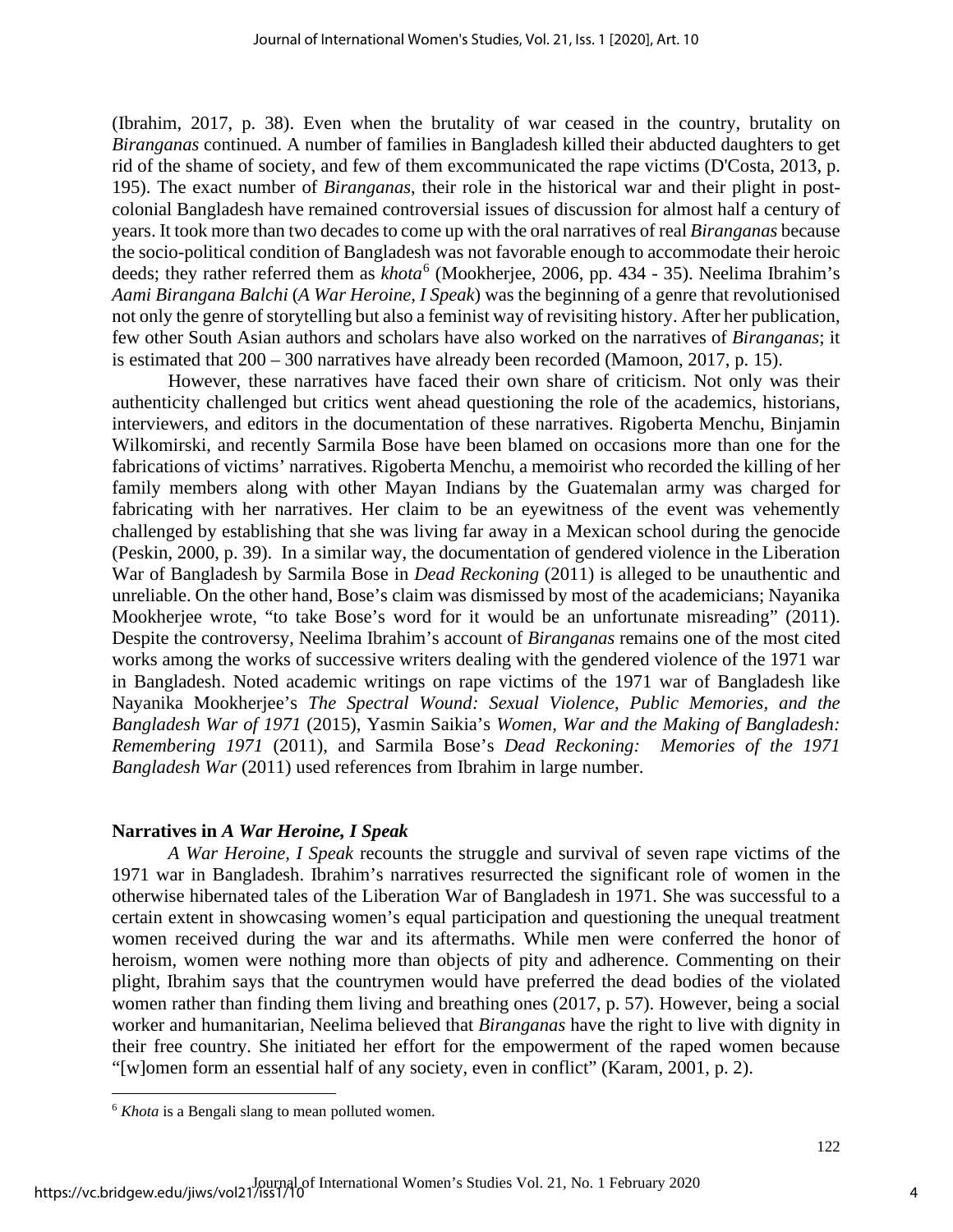The narratives in *A War Heroine, I Speak* deal with "not merely with the wrongs done to the women in 1971 but the way they try to rebuild the lives afterward, sometimes abetted by a few humane people they come across, but sometimes slighted and insulted by some unfeeling ones" (Ibrahim, 2017, p. ix). Dr. Fayeza Hasanat of University of Central Florida, Orlando, USA translated the book in English and published in 2017 so that it could attain global exposure. The translated version contains major structural changes; the translator has sub-divided the chapters and titled them, unlike the spontaneous narratives of the Bengali version. The narratives, which are basically derived from several interviews, adopt fictional names because going public with these names of the rape victims may negatively affect the social life of *Biranganas*.

The first chapter of the book introduces Tara Nielsen, a *Birangana* who had migrated to Holland after being displaced from her own country, independent Bangladesh. Neelima Ibrahim met her at a dinner party in Copenhagen where she had gone to attend the annual board meeting of The International Alliance of Women (Ibrahim, 2017, p. 3). Within a few minutes of conversing with her, Ibrahim recognized that she was Tara Banerjee, a Hindu girl from Bangladesh. She had met her in the operation theatre in the rehabilitation centre. Tara was kidnapped and raped by her fellow countrymen and then handed over to the Pakistani military for prolonged torture. The cannibalistic nature towards Tara continued in the military camp till December 16, the day of Bangladesh's victory from Pakistani rule. During the 1971 war in Bangladesh, Bangladeshi women were not only victimized by the Pakistani perpetrators but also kidnapped and raped by the pro-Pakistani Bengali people and the Bengali nationalists (Saikia, 2004, pp. 279 – 81). In the words of Tara:

The first man to brutalize me physically in that hospital was a Bengali. I was too weak to fight back and too shocked to absorb the truth that a Bengali man had violated my honor instead of trying to save me. My head was not strong yet, and my body lay powerless, as I was being dishonored by a bestial Bengali man. (Ibrahim, 2017, p. 11)

After her abduction, Tara escaped from her own nation and migrated to Holland. There she became a nurse and married a doctor to live a dignified life.

Chapa, another Hindu girl in the sixth narrative "Fatema's Story" also met the same fate, but she was not fortunate enough to escape from the country. Her father was a rebellious figure in the Language Movement<sup>[7](#page-5-0)</sup> of 1952 in East Pakistan and her elder brother had also joined the freedom struggle. After losing her family in the war, she was raped by hundreds of Pakistani perpetrators. Her suffering continued even after the independence when neither her family's sacrifice nor her suffering was recognised by the nation. Her only identity was that she was a Hindu girl raped by Muslims, and hence ostracised in society (Ibrahim, 2017, p. 121). The portrayal of victims' plight in the literature by Neelima Ibrahim, Nayanika Mookherjee, Yasmin Saikia, Tahmima Anam, and others indicates that nine months' physical abuse and psychological torture in the lives of raped

<span id="page-5-0"></span> $<sup>7</sup>$  The Language Movement in 1952 was initiated by the students and youngsters of East Pakistan to protest against</sup> Pakistani government's decision to impose Urdu as the only national language of East Pakistan where most of the people's mother tongue was Bengali. On 21st February 1952, many student revolutionists of Dhaka University were shot dead by the then Pakistani police. In 1999 UNESCO declared 21<sup>st</sup> February as the International Mother Language Day to commemorate their sacrifice for mother tongue.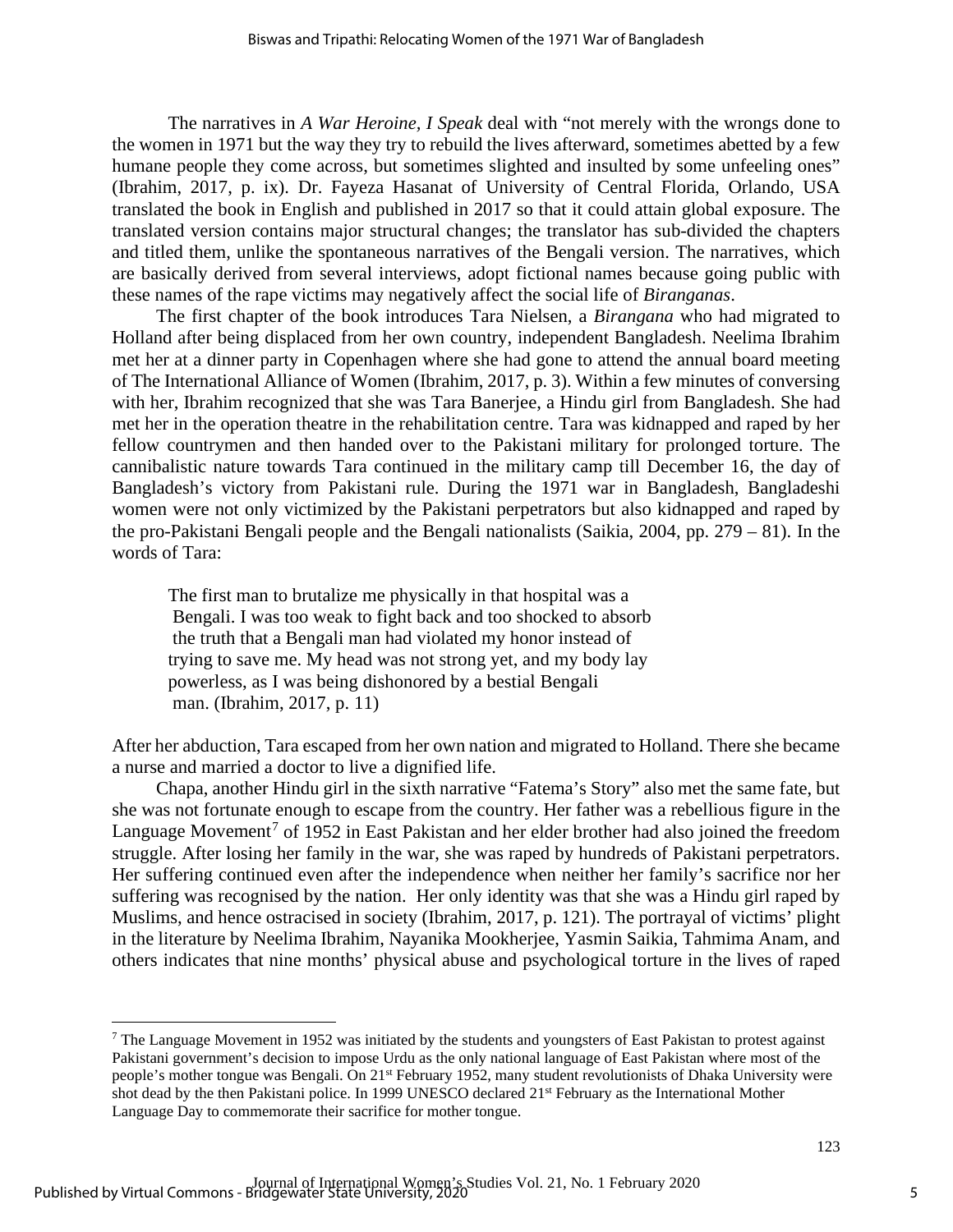victims was followed by their struggle for identity in a free state. Hence, they were left with the option of either migration or suicide.

Migration for the sake of gaining an identity, a vital postcolonial stance, is apparent in Ibrahim's narratives. If during the war *Biranganas* migrated for the sake of their lives and chastity, then after the war they migrated to Pakistan, India and other countries to restore their identity from the position of defiled women. In her narrative, Ibrahim recounts the experience of thirty rape victims who moved to Pakistan with their perpetrators rather than living in a country because "[a] home was not a place for a woman whose body was used by hundreds of men" (Ibrahim, 2017, p. 41). The second chapter of *A War Heroine, I Speak* titled "Meher Jan Speaks" narrates the heartwrenching story of a fourteen-year-old girl who was raped for nine months in the military camp. Following her victimization, she migrated to Pakistan with one of her perpetrators only to restore a dignified identity. When Neelima Ibrahim approached this young girl to stay in Bangladesh, she was mature enough to foresee her plight and suffering in her own country. Hence, she decided to migrate to Pakistan after marrying her sixty-year-old rapist than being pushed to the corners. Meher told Neelima:

I was young in age, but my experience had already told me that there would be no peace or happiness for me in the new country; no one would stand by me. No one came to save me the day these brutes abducted me from my own house; in fact, people from my village helped these animals to collect us as one of their sex toys. (Ibrahim, 2017, p. 37)

After the end of the war and during the resolution process, women continue to be treated as sex objects because their male counterparts do not forget the brutality, which they gained from the war. Women, who had been very courageous, fighters, peace-makers during the war in different areas of Africa and Asia, became victimised as first-hand objects in a war-torn society by their men (Meintjes, 2011, pp. 4-5). Ibrahim's narratives bring references of Bengali women, who were bodily and psychologically tortured after they had returned from their war imprisonment. In the seventh narrative of Ibrahim's *A War Heroine, I Speak*, Mina, a *Birangana* was blamed and driven away from home by her husband who accused her body to be violated by the Pakistani perpetrators. It is evident that women became soft and vulnerable targets in every palpable conflict in Bangladesh; be it socio-political conflict, gendered conflict or ethnic conflict.

A huge number of Biharis<sup>[8](#page-6-0)</sup> migrated to East Pakistan after the partition of 1947 and they took the support of Pakistani perpetrators in the 1971 genocide in religious and ethnic connections (Saikia, 2004, p. 275). The seventh narrative in Ibrahim highlights the survival strategy of Fatema, a victim of the ethnic conflict between Bengali and Bihari community during the 1971 war. Fatema was a free-spirited girl in Khulna and was raised by the radical religious group primarily led by Biharis living in East Pakistan. The intensity of violence imposed upon her by the allied groups of pro-Pakistani Bengali, Bihari, and the Pakistani military is narrated in the following lines:

Nasir Ali snatched my little brother form me and thrashed him on the street. I heard Pona crying for help, and then I saw his skull break into pieces. My brother's brain jumped out of his tiny head and fell like a lump of blood on the pavement.

<span id="page-6-0"></span><sup>8</sup> Biharis refer to the people of ethnic community originated from the state of Bihar, India.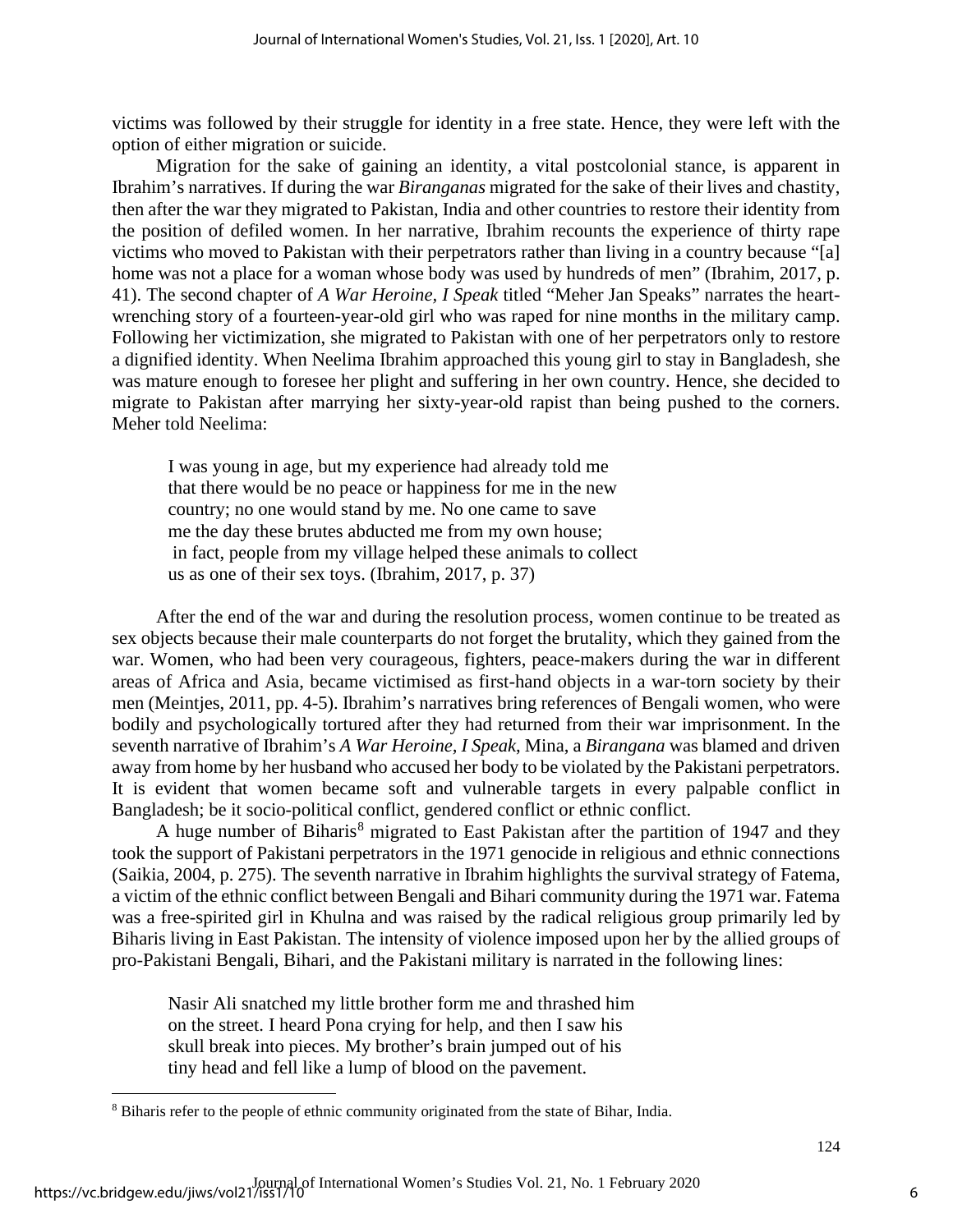Nasir and his team dragged me towards their housing estate… Nasir Ali and his father took turns in raping me and then handed me over to other men of their community. (Ibrahim, 2017, p. 117)

Such reference of ethnic conflict between Urdu speaking Biharis and Bengali speaking Bangladeshis became a controversial issue in the successive narratives brought by academicians such as Yasmin Saikia and Sarmila Bose. Yasmin Saikia and Sarmila Bose documented one kind of counter-narratives of Bihari women in their books *Women, War and the Making of Bangladesh: Remembering 1971* and *Dead Reckoning: Memories of the 1971 Bangladesh War respectively to* show that Bihari women were also victimized by the Bengali nationalists in Bangladesh after the end of 1971 war.

After the end of the 1971 war in Bangladesh, the abducted women in Pak military camps were rescued by the joint force of the Indian army and Bengali nationalists. The victory slogan could not solace the minds of those women who spent deplorable lives and endured cannibalistic torture for nine months in those camps. Their countrymen were not proud of their courage; rather they were ashamed of their being alive. Ibrahim's narratives minutely show the concerns of the countrymen in a free nation regarding their war heroines. On the day of victory, the nation was glorifying the deeds of the male freedom fighters, but it conveniently denied the contribution of the war heroines as co-warriors (Ibrahim, 2017, p. 57). Neelima Ibrahim, in the third narrative of *A War Heroine, I Speak,* discusses the crisis of identity of a *Birangana* named Rina in postcolonial Bangladesh. Rina's story tells that during the wartime, a Bengali woman was thought to be dignified if she was treated as a personal attendant to an army officer. She, being an educated, pretty and smart girl in the group, became the personal sex slave of an officer and submitted herself to his greed because she knew that it was better to submit her to one man's lust than to be abducted by a group of hungry beasts. Rina was attacked publicly with her new identity of a "Bengali whore" even by a group of little Bengali boys, and she knew that her fate was that of Lady Macbeth's. She laments, "all the perfumes of Arabia were not enough to cover my crime" (qt. by Ibrahim, 2017, pp. 60-61). Rina, like Meher Jan, decided to escape to Pakistan to get rid of this shame. When persuaded to stay back, she declared: "I would rather go to Pakistan and spend the rest of my shame-filled life with these monsters. Handling these animals would be easier than confronting my loved ones" (Ibrahim, 2017, p. 64). In the fourth narrative titled "Shefali's Story," *Biranganas* appear to be excommunicated, mute, silent, and marginalized. According to the narrative, their presence in a marriage ceremony was considered inauspicious (Ibrahim, 2017, p. 86). Such representation of valiant women of the 1971 war shows that the nation's independence brought honor and dignity for the male freedom fighters, it also gave the opportunity to the people who fled like cowards to save themselves. At the same time, it bore no fruit to the *Biranganas*, who sacrificed the most (Ibrahim, 2017, p. 69).

The narratives of the rape victims documented by Neelima Ibrahim not only represent the stories of struggle of *Biranganas* but also talk about contemporary social and political movements in Bangladesh. The genocide in Dhaka on  $25<sup>th</sup>$  March 1971 followed by imprisonment of thousands of intellectuals and women is an often-discussed topic here. Most of the rape victims were kidnapped by the Pakistani military (associated with the pro-Pakistanis) in the darkness of the night (Ibrahim, 2017, p. 78). The general elections of 1970, Mujib's winning, the Agartala conspiracy case, Mujib's imprisonment, the freedom struggle, independence and Mujib's assassination in 1975 – all are discussed in fragmented narratives. In post-war Bangladesh, *Biranganas* shamefully observed that the local perpetrators escaped their fate and claimed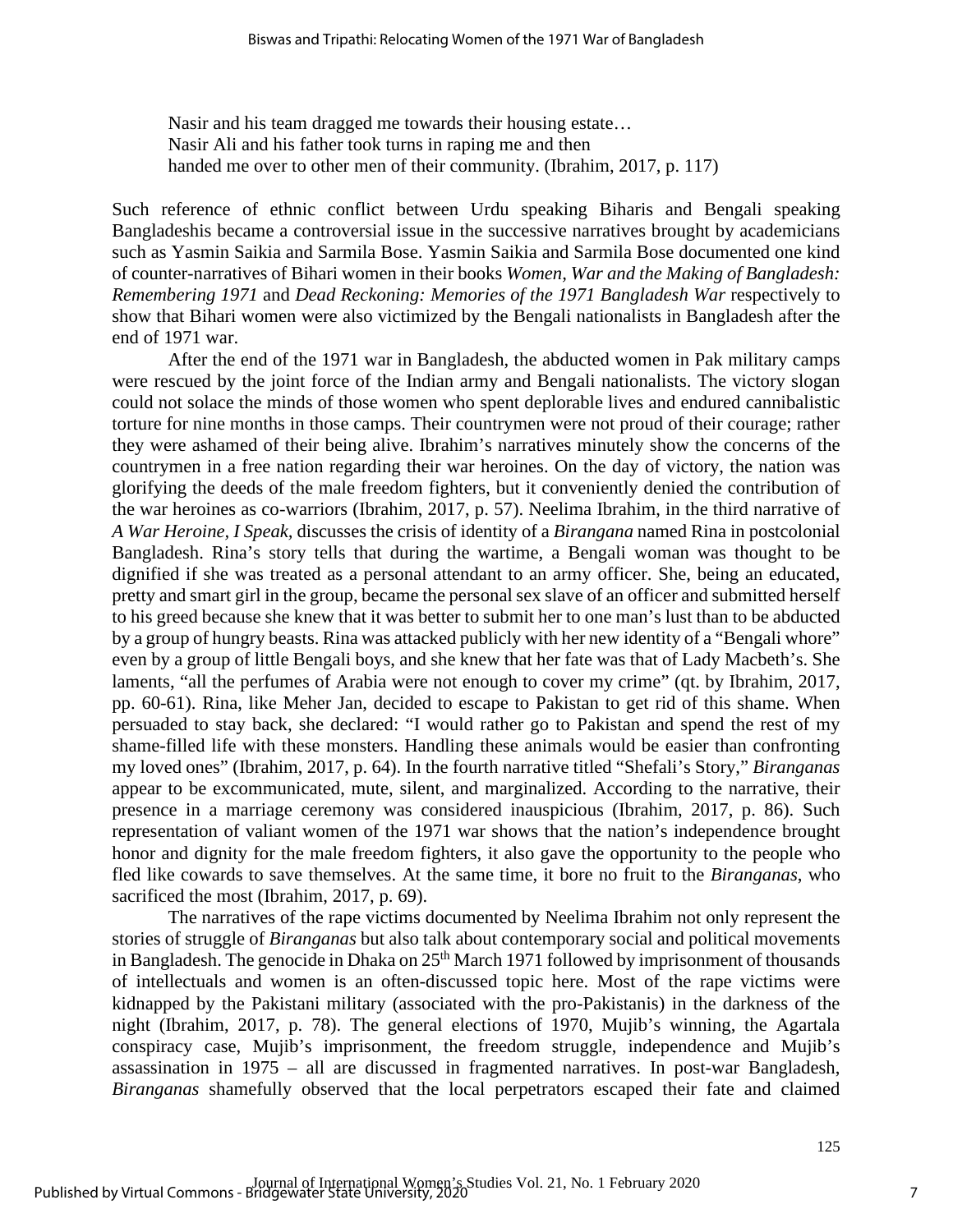themselves as the saviors of the nation by joining local politics (Ibrahim, 2017, p. 84). In the fifth chapter "Mayna's Tale", the narrator shamefully observes how the treacherous Bengali people or Razakars<sup>[9](#page-8-0)</sup>, hid behind the mask of patriots and crossed their line to shout the slogan *Joy Bangla*<sup>[10](#page-8-1)</sup> (Ibrahim, 2017, p. 101).

Neelima Ibrahim's narratives also focus on the transformation of the rape victims into courageous ladies, social workers and unacknowledged heroes of the nation. Despite being raped, victimised, prejudiced, displaced, and threatened, these women held their courage to bring about change in society. Unlike war narratives, Ibrahim's narratives are not always gloomy. Rather these narratives occasionally represent glorious sides of humanity during the war and its aftermaths. The partition of 1947, which divided two nations India and Pakistan, took place on account of the religious identity of the majority. But Bangladesh defied the motif of partition and proved that culture and ethnicity can also be major identity markers. When the post-Partition society of South Asia was preoccupied with hate politics, the bonding between the Hindus and the Muslims in Ibrahim's narratives is so extreme. In one such reference, a Hindu rape victim Shefa named her son Jogi to remember the generosity of the Indian soldier Joginder who called her mother after rescuing her from the den of Pakistani perpetrators (Ibrahim, 2017, p. 82). War brought Fatema and Chapa into the relationship of caring sisters beyond their religious beliefs, and Chapa became another daughter and the replacement of Fatema's dead brother to her mother (Ibrahim, 2017, p. 122). The narratives of the rape victims, such as the narratives of Tara, Mayna, and Fatema mention few kind-hearted Bengali men who strongly supported the rape victims, married them and helped them to build their identity. Neelima Ibrahim herself, Moshfeka Mahmud (the director of the rehabilitation centre), the attending doctors, the nurses, and many other social workers came together to rehabilitate the rape victims through treatment, abortion, adoption of the war babies, education, empowerment, and job. *Bangabandhu*<sup>[11](#page-8-2)</sup> Sheikh Mujibur Rahman, the founder – father of the nation appeared to be dedicated towards the concerns of *Biranganas* and referred them as "brave mothers" (Ibrahim, 2017, p. 18).

#### **Conclusion**

To conclude, oral narratives in Neelima Ibrahim's *A War Heroine, I Speak* unearth the untold stories of marginalized women of the 1971 war of Bangladesh. With opportunities to voice their suffering, they have restructured the course of traditional historiography where women have had little representation. According to Spivak, if the problem of representation can be sidelined through support and opportunity, the marginalized and the oppressed can speak for themselves (1988, p. 25). Neelima Ibrahim has documented oral narratives into a literary masterpiece through her lively portrayal of the experience of the raped victims who can speak for themselves. "Any life story, whether a written autobiography or an oral testimony, is shaped not only by the reworkings of experience through memory and re-evaluation but also always at least to some extent by art" (Chamberlain and Thompson, 1998, p.1), Ibrahim's portrayal of the suffering of humanity proves it. The dignified voice of Rina, a *Birangana* shows the courage and spirit they still hold after

<span id="page-8-0"></span><sup>9</sup> During the Liberation War of Bangladesh, a few Bangladeshi people made alliance with Pakistani military to initiate genocide and rape, popularly known as *Razakars* or pro-Pakistanis.<br><sup>10</sup> *Joy Bangla* is a slogan in Bangladesh since the 1971 freedom struggle, popularised by Sheikh Mujibur Rahman,

<span id="page-8-1"></span>the first Prime Minister of Independent Bangladesh. It means the 'victory of Bengal.'

<span id="page-8-2"></span><sup>&</sup>lt;sup>11</sup> Sheikh Mujibur Rahman, the founding father of Bangladesh, is revered as *Bangabandhu*, meaning 'friend of Bengal.'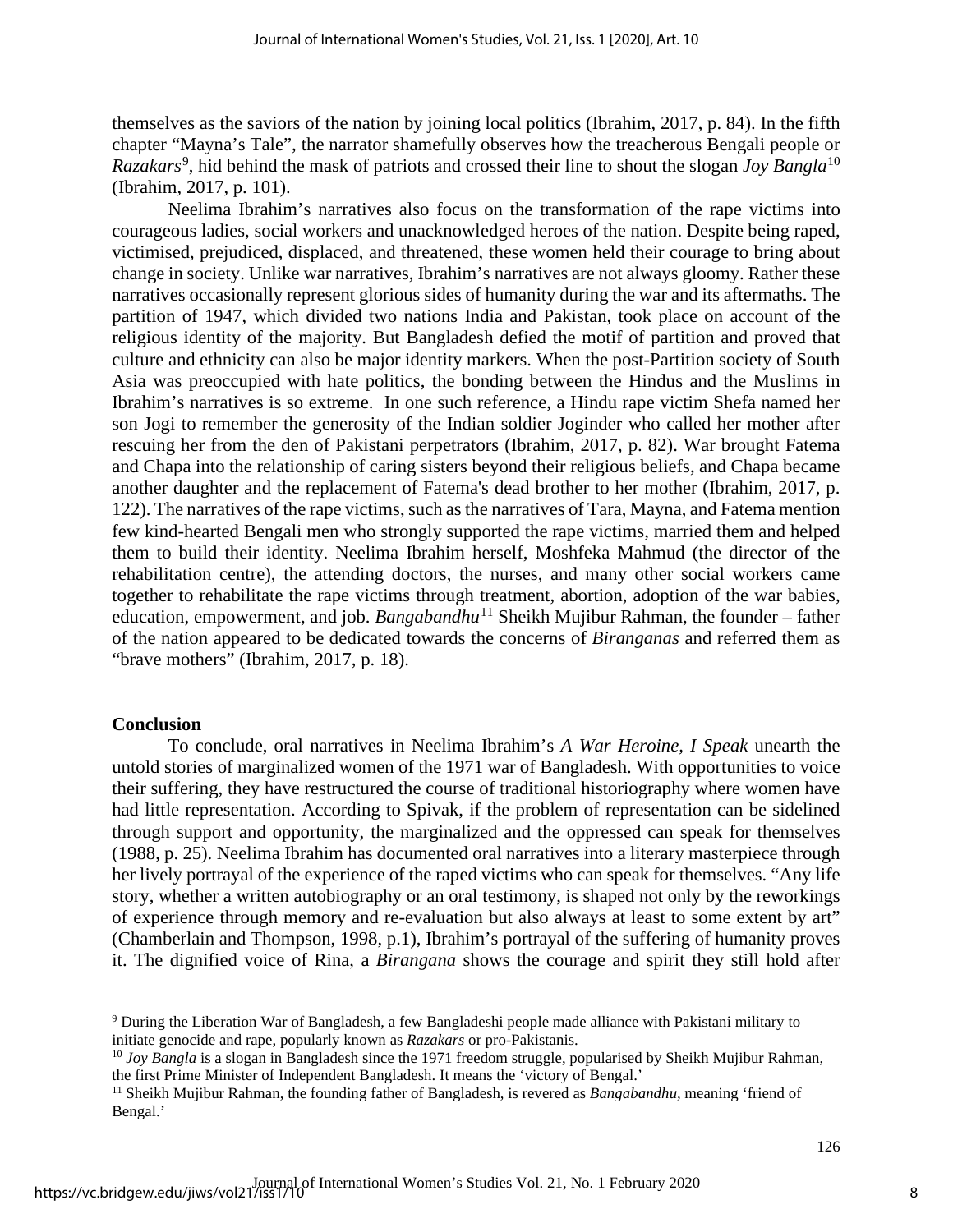enduring a series of physical and mental torments when she utters, "I am a woman warrior, and no coward can have me!" (Ibrahim, 2017, p. 71). Along with the stories of suffering, prejudices, and pervasive silence, other vital points of Ibrahim's narratives are the showcasing of women empowerment and Hindu - Muslim unity in a war-torn country. The narratives speak of the dreams of acceptance in the country for which the victims sacrificed their youth, chastity, family, and belongings. Despite the hurdles they continuously face, despite the silence brooding over their life, a war heroine still dares to say: "I will still keep dreaming that, one day, they will recognize me, not as a victim of the war, but as a brave hero" (Ibrahim, 2017, p. 75).

In spite of being the first authenticated version of victims' narratives of the 1971 war, Ibrahim's narratives have few shortcomings. The issues which are uncovered in Ibrahim's narratives are violence against women during the peace process, women's agency in post-war conflicts, victimization of non-Bengali Bihari women in Bangladesh and women's active participation in the armed conflict. In the contemporary global context, women contribute to war and play significant roles in the peace process in the aftermaths of the war. The United Nations recognized such presence of women in peace-making and the United Nations Security Council Resolution 1325 on "Women, Peace and Security" was passed in 2000 (Nanda, 2018, p. 21). Ibrahim's narratives ignore certain positive sides of women's agency in war; the narratives hardly bring any instance of women's direct involvement in the freedom struggle bearing arms and guns. 1971 was a remarkable year in the history of South Asia due to women's agency in two major conflicts: the Naxalbari conflict in India and the Liberation War in Bangladesh (Roy, 2019). Few recent narratives like Tahmima Anam's novel *A Golden Age* (2007) and Dilruba Z. Ara's *Blame* (2015) bear many such references where the traditional image of women as merely a victim of war is missing; they are rather active participants in the armed conflict. Tareq Masud's documentary *Muktir Katha* (2009) is a tale of heroism of women freedom fighters in the 1971 war in a remote village of Faridpur district of Bangladesh. These films and novels all are based on the real-life narratives of women who were directly associated with the 1971 war but remained swept under the rug of the mainstream historiography. Another gap in Ibrahim's narratives is that her narratives document the struggle of Bengali women in the 1971 war in particular and not the struggle of women in general. When the recent studies by Bangladeshi as well as international academicians such as Dilruba Z. Ara, Yasmin Saikia, and Sarmila Bose clearly state that Bihari women were also victimized by the Bengali nationalists in the motif of avenge after the end of the 1971 war of Bangladesh, one wonders why Ibrahim's narratives remain silent in this regard.

After studying Ibrahim's representation through the lens of contemporary research, it can be claimed that Ibrahim's narratives of *Biranganas* or raped victims of the 1971 war have definitely given a fresh perspective in the successive studies in gendered violence in the 1971 war. The publication of her book in a high time of sectarian violence and upraise of communalism was not easy; she had to struggle a lot to establish the rights of raped victims in their own country through the portrayal of the subaltern voice of women. In literature, if the knowledge of human rights "is practiced (sic) in just the right amount, and with just the right degree of restraint, can bring about a cultural transformation that will leave liberal democracy secure" (Meister, 2012, p. 94). The establishment of subaltern voice defying the male-dominated national narratives of Bangladesh has experienced many successful outcomes that strengthened the spirit of the Liberation War, the liberal democracy of Bangladesh. The recent trials of the pro-Pakistani *Razakars* living in independent Bangladesh prove to be a victory of the narratives of rape victims because they play important roles in the trials and the executions of the perpetrators. Her narratives make an important intervention to the aim of Human Rights Discourse that is to "exhort passive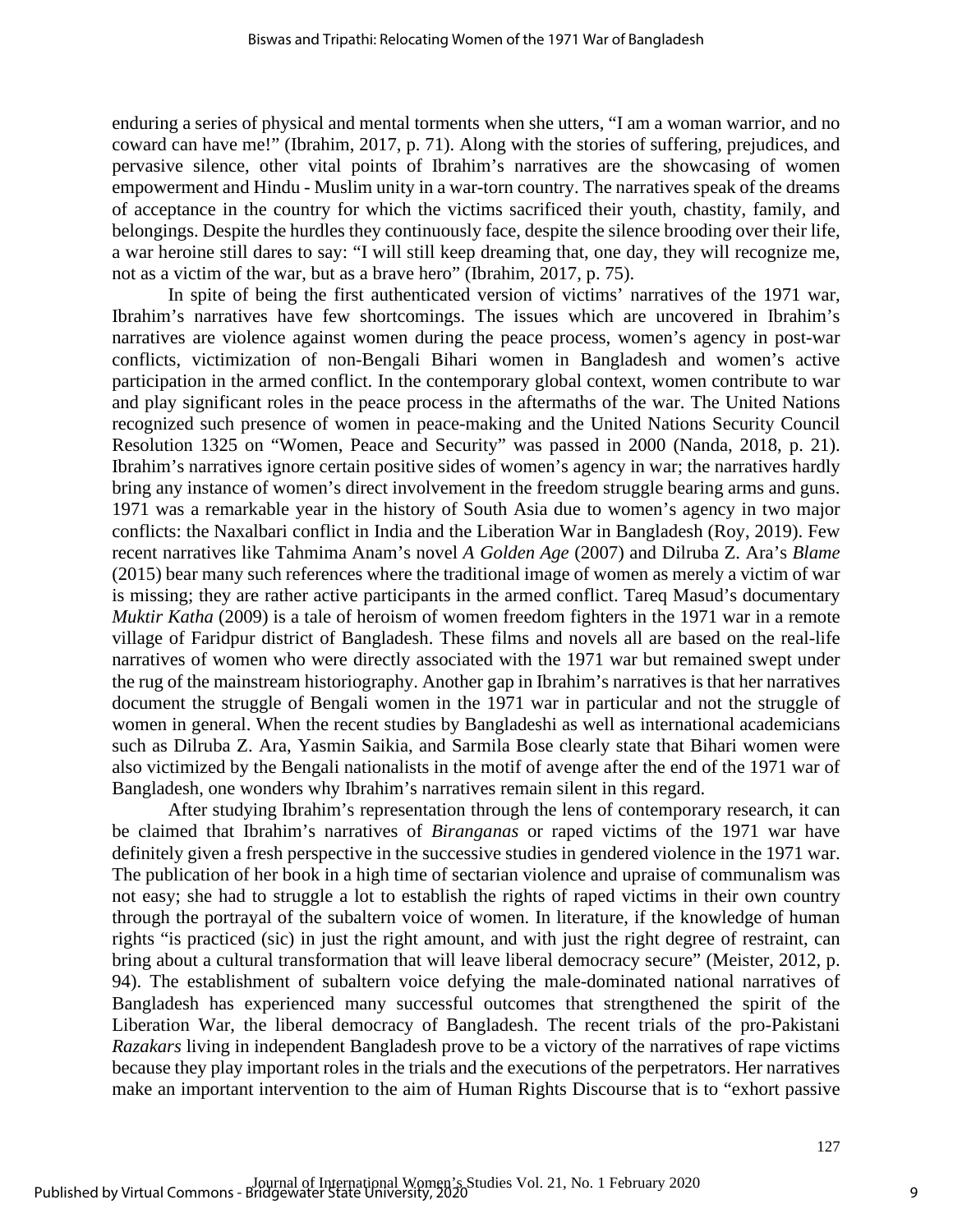supporters of the old regime to become active opponents" (Meister, 2012, p. 97). Knowledge of the past from the perspective of the victims, as well as the perpetrators, is required for bringing the experience of the dwellers in a post-traumatic society (Gramuglia, 2008, p. 151). Ibrahim is not an outsider; she had been engaged in the rehabilitation process of the rape victims of the 1971 war and its aftermaths. Despite having few shortcomings, Ibrahim's narratives of rape victims of the 1971 war of Bangladesh in *A War Heroine, I Speak* prove to be vital weapons for drawing transnational justice and bringing consciousness in Bangladesh. At the same time, these narratives give a fresh perspective to academia to realize the necessity of feminist narratives to validate historical truth regarding genocide and rape.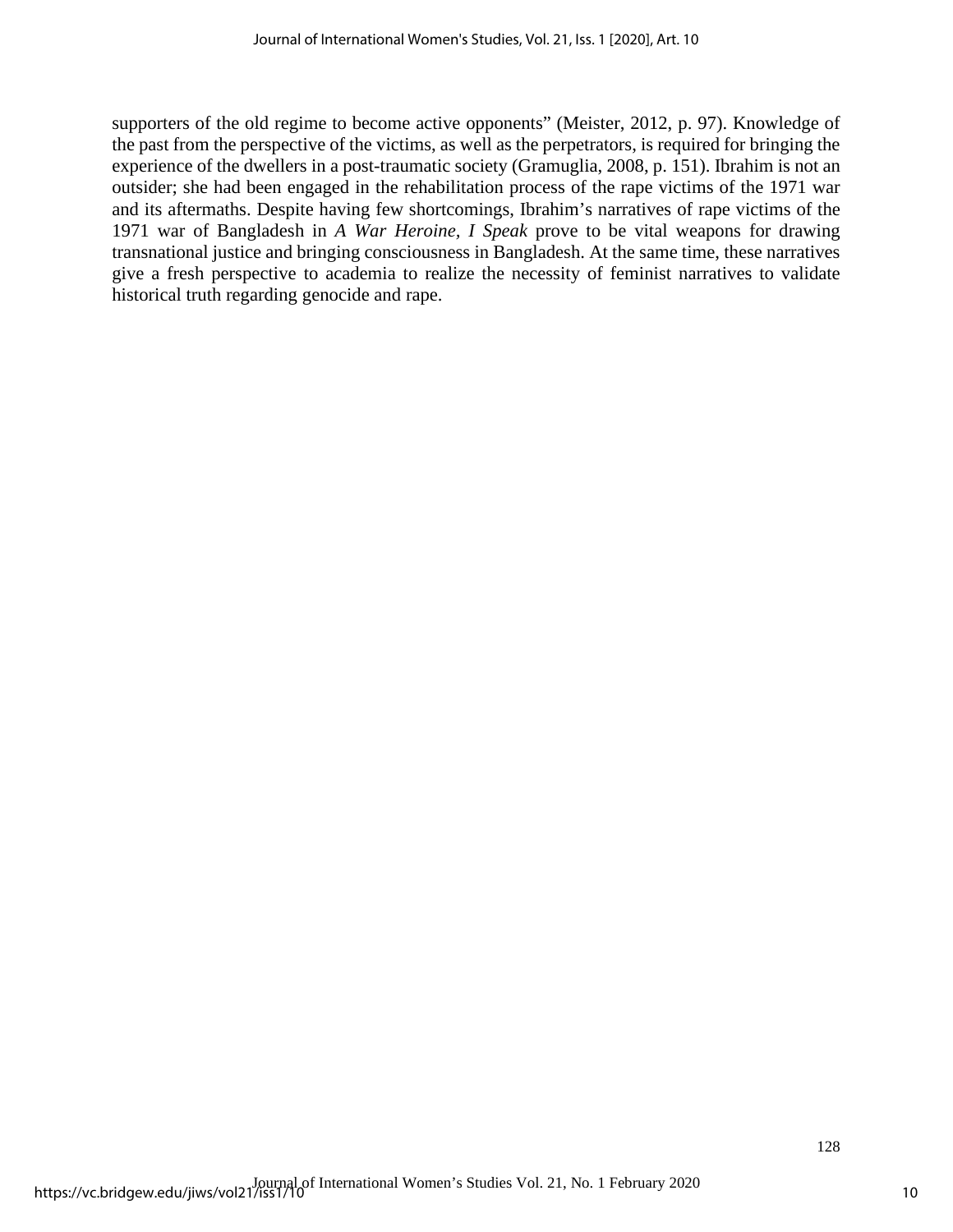### **References**

- Bose, S. (2011). *Dead reckoning: Memories of the 1971 Bangladesh war.* Karachi: Oxford University Press.
- Bruggemeier, F. J. (1986). Sound of silence: History, narrative, and life-recollections. *Poetics*, 15, 5-24. doi: 2010.1016\_0304-422x (86)90029-x
- Chamberlain, M., & Thompson, P. (2014). *Narrative and genre*. London: Routledge.
- Cook, B. A. (2006). *Women and war: A historical encyclopedia from antiquity to the present*. California: ABC-Clio.
- D'Costa, B. (2013). *Nationbuilding, gender and war crimes in South Asia*. New York: Routledge.
- Gramuglia, P. M. (2009). Unsettling accounts: Neither truth nor reconciliation in confessions of state violence - by Payne, Leigh A. *Bulletin of Latin American Research, 28*(1), 150-151. doi:10.1111/j.1470-9856.2008.0293\_17.x
- Hossain, A. (2012, May 28). 1971 Rapes: Bangladesh cannot hide history. Retrieved from https://www.forbes.com/sites/worldviews/2012/05/21/1971-rapes-bangladesh-cannothide-history/#4e351a1e16df
- Ibrahim, N. (1994). *Aami birangana balchi.* Dhaka: Jagroti Prokashon.
- ---. (2017). *A war heroine, I speak* (F. Hasanat, Trans.). Dhaka: Bangla Academy.
- Karam, A. (2001). Women in war and peace-building: The roads traversed, the challenges ahead.*International Feminist Journal of Politics,3*(1), 2-25. doi:10.1080/14616740010019820
- Linton, S. (2010a). Bangladesh and the prosecution of international crimes from the 1971 war of independence from Pakistan. *Criminal Law Forum, 21*(2), 187-190. doi:10.1007/s10609- 010-9119-8
- ---. (2010b). Completing the circle: Accountability for the crimes of the 1971 Bangladesh War of Liberation. *Criminal Law Forum, 21*(2), 191-311. doi:10.1007/s10609-010-9121-1
- Mamoon, M. (2017). *Birangana 1971: Saga of the violated women*. Dhaka: Journeyman Books.
- Meintjes, S. (2011). The aftermath: Women in post-war reconstruction.*Agenda, 16*(3), 4-10. doi:10.2307/4066104
- Meister, R. (2012). Human rights and the politics of victimhood.*Ethics & International Affairs,16*(02), 91-108. doi:10.1111/j.1747-7093.2002.tb00400.x
- Mookherjee, N. (2006). Remembering to forget: public secrecy and memory of sexual violence in the Bangladesh war of 1971. *Journal of the Royal Anthropological Institute*, 12(2), 433–450. doi:10.1111/j.1467-9655.2006.00299.x
- ---. (2011, June 8). This account of the Bangladesh war should not be seen as unbiased. Retrieved July 14, 2018, from https://www.theguardian.com/commentisfree/2011/jun/08/bangladesh-liberation-warsarmila-bose
- ---. (2015). *The spectral wound: Sexual violence, public memories, and the Bangladesh war of 1971*. London: Duke University Press.
- Murshed, T. M. Women, Islam and the state in Bangladesh: Subordination and resistance. *Swadhinata Trust*. Web. 26 July 2017
- Nanda, S.M. (2018). Challenges for women's peace activism in South Asia, *Women, Conflict and Peace Processes in South Asia*, Benaras Hindu University, 21-22 November 2018.
- Nayar, P. K. (2016). *Human rights and literature.* New York: Palgrave Macmillan.